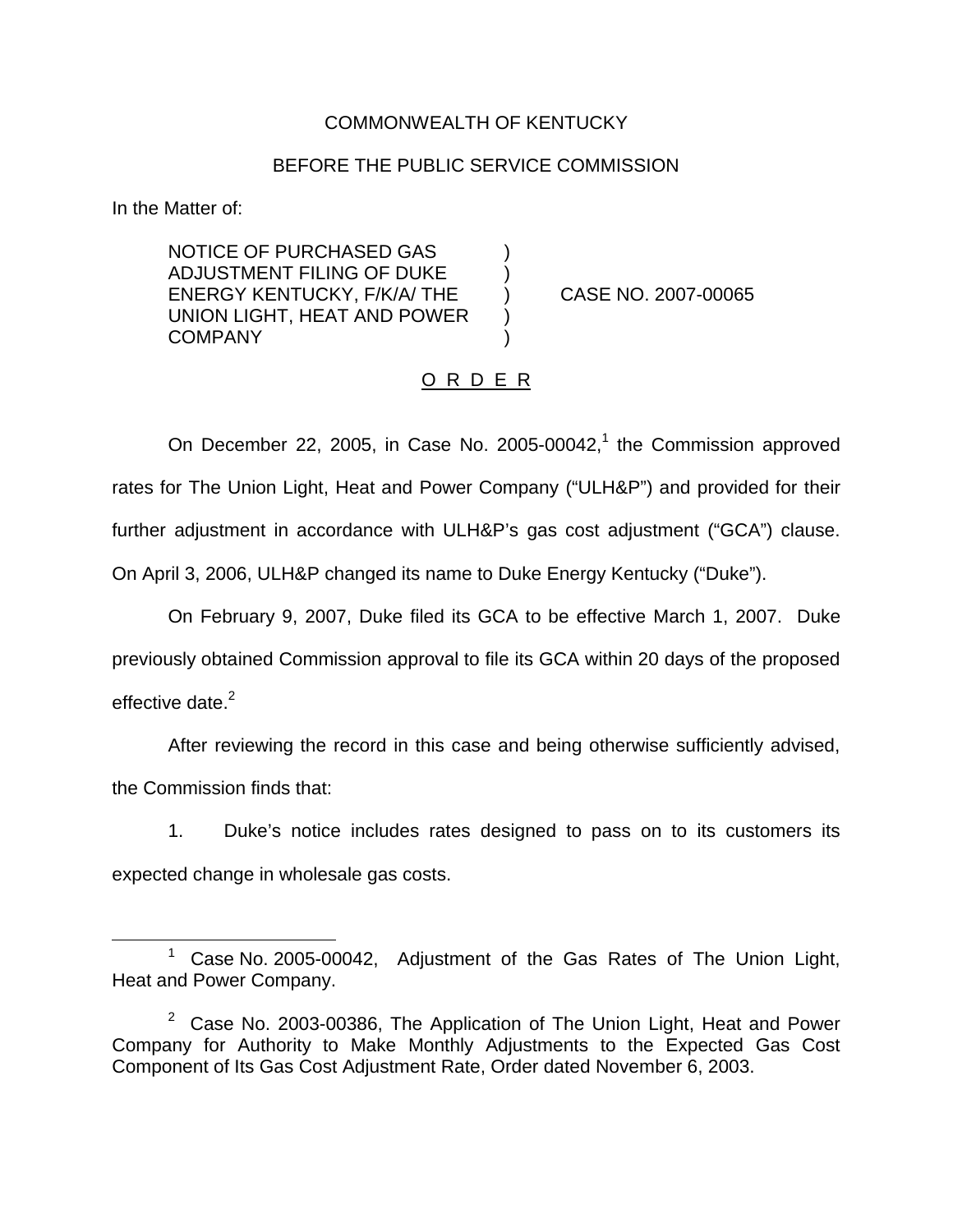2. Duke's Expected Gas Cost ("EGC") is \$9.220 per Mcf, which is an increase of 50.8 cents per Mcf from its previous EGC of \$8.712.

3. Duke's notice sets out no current refund adjustment ("RA"). Duke's notice sets out a total RA of (.2) cent per Mcf, which is no change from its previous total RA.

4. Duke's notice sets out a current quarter actual adjustment ("AA") of 53 cents per Mcf. Duke's notice sets out a total AA of 12.6 cents per Mcf, which is a decrease of 34.3 cents per Mcf from its previous total AA.

5. Duke's notice sets out a current quarter balancing adjustment ("BA") of (.4) cent per Mcf. Duke's notice sets out a total BA of .5 cent per Mcf, which is no change from its previous total BA.

6. Duke's gas cost recovery rate ("GCR") is \$9.349 per Mcf, which is an increase of 16.5 cents per Mcf from its previous GCR of \$9.184.

7. The rates in the Appendix to this Order are fair, just, and reasonable, and should be approved for final meter readings by Duke on and after March 1, 2007.

IT IS THEREFORE ORDERED that:

1. The rates in the Appendix to this Order are approved for final meter readings on and after March 1, 2007.

2. Within 20 days from the date of this Order, Duke shall file with this Commission its revised tariffs setting out the rates authorized herein.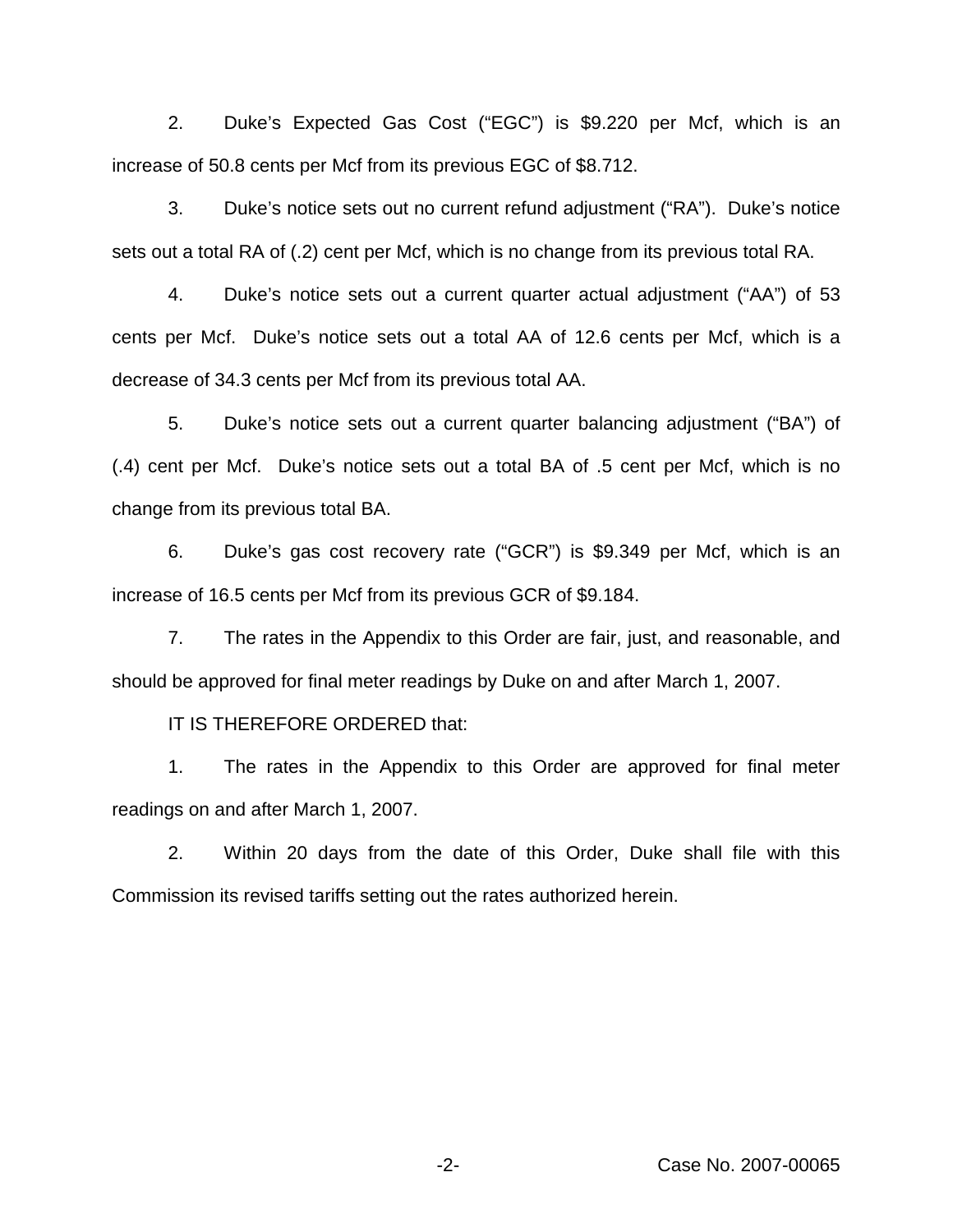Done at Frankfort, Kentucky, this 27<sup>th</sup> day of February, 2007.

By the Commission

ATTEST:

**Executive Director** 

Case No. 2007-00065